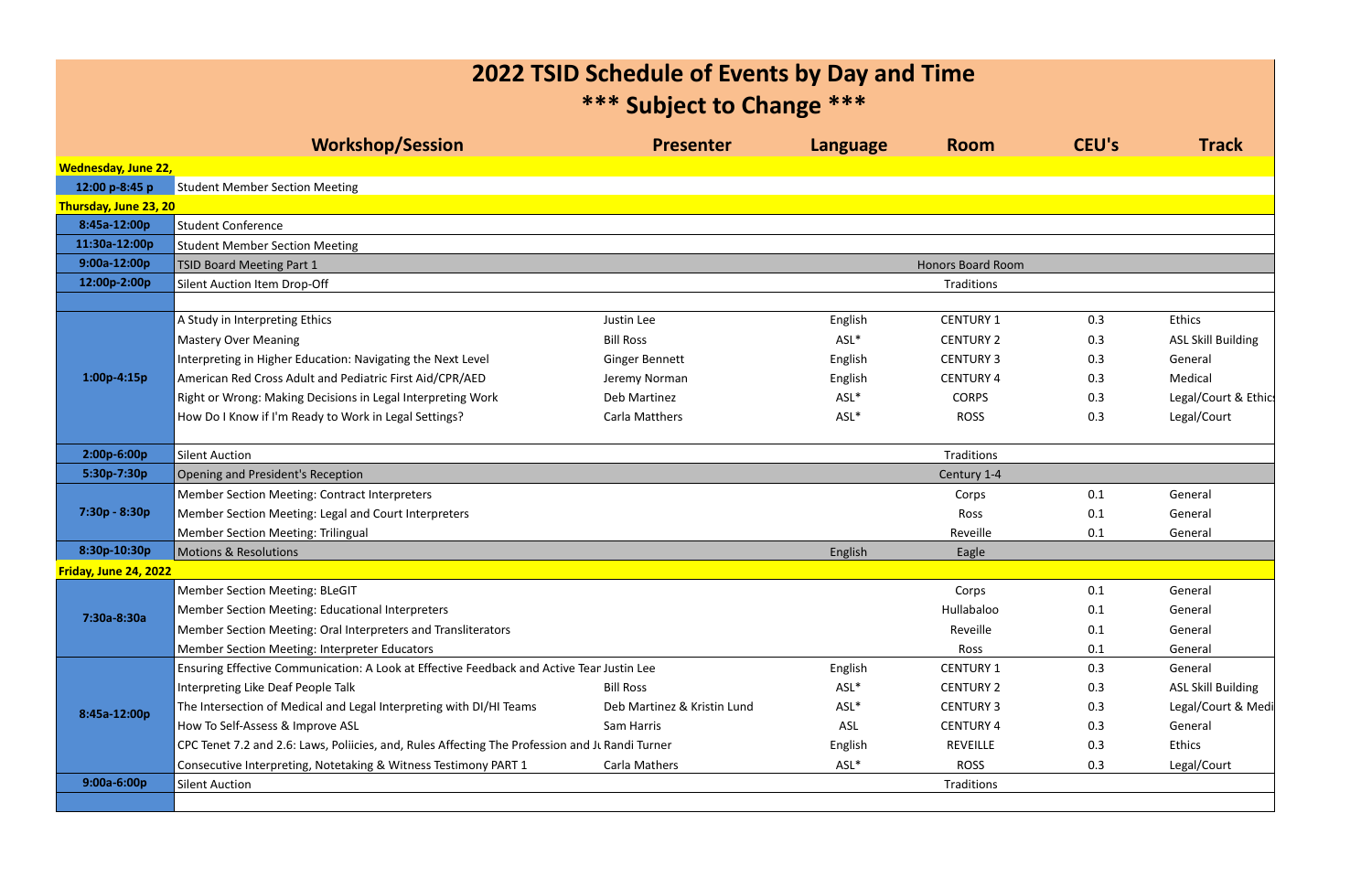| 2022 TSID Schedule of Events by Day and Time<br>*** Subject to Change ***<br><b>CENTURY 1</b><br>Tony Starking: Use of Space in ASL<br>0.3<br>Alaina Webb<br>English<br>ASL*<br>Songs, Sermons, and Scriptures: Religious Interpreting Aint Easy!<br><b>Bill Ross</b><br><b>CENTURY 2</b><br>0.3<br>General<br>Mind Maps: How the Mind Makes Decisions and, How Unconscious Biases Affec Tracey Huguley<br><b>CENTURY 3</b><br>Ethics/PPO<br>0.3<br>English<br>0.3<br>The Medical Interpreter Certification Exam<br>Todd Agan<br><b>CENTURY 4</b><br>Medical<br>English<br>1:30p-4:45p<br>Path to the BEI Court Certification<br><b>CORPS</b><br>Legal/Court<br>Lara Waggner & Randi Turner<br>0.3<br>English<br>ASL*<br><b>REVEILLE</b><br>0.3<br>How to Succeed in (the interpreting) Business Without Even Trying<br>Sonja Smith & Audrey McCann<br>General<br>ASL*<br>Legal/Court<br><b>ROSS</b><br>0.3<br><b>Carla Mathers</b><br>Consecutive Interpreting, Notetaking & Witness Testimony PART 2<br>5:30p-7:30p<br><b>BEI Forum</b><br><b>BEI</b><br><b>CENTURY 1-4</b><br>0.2<br>Member Section Meeting: Deaf Parented Interpreters<br>0.1<br>Reveille<br>General<br>7:30p-8:30p<br>0.1<br><b>Member Section Meeting: Religious Interpreters</b><br>Ross<br>General<br>0.1<br><b>Member Section Meeting: Professional Deaf Interpreters</b><br>Corps<br>General<br>8:30p-10:30p<br><b>Motions and Resolutions</b><br>English<br>Eagle<br>$\overline{0}$<br>Saturday, June 25, 20<br>Hullabaloo<br>Member Section Meeting: Interpreter Coordinators<br>0.1<br>General<br>7:30a-8:30a<br>Reveille<br>0.1<br><b>Member Section Meeting: Multicultural</b><br>General<br>Leyel Hudson<br><b>CENTURY 1</b><br>0.3<br>Role-Shifting & 3-D Imaging in Religious Interpreting<br>English<br>Religious<br><b>Bill Ross</b><br>ASL*<br><b>CENTURY 2</b><br>0.3<br>Seeing It Right But Saying It Wrong?<br>General<br>ASL Skills: Expansion (Shelly Lawrence 7 Technigues)<br>0.3<br>Bonnie Faye Gibson-Brydon<br><b>CENTURY 3</b><br>English<br>8:45a-12:00p<br>Frankenstein's Monster: Creating a Visual Representation of the Body's Organ Sy Todd Agan<br>ASL*<br><b>CENTURY 4</b><br>0.3<br>Medical<br>Educational InterpretersReally? The Value of Educational Interpreters<br>Alaina Webb<br><b>CORPS</b><br>0.3<br>General<br>English<br>Essential Criminal Procedure Concepts for Judiciary Interpreters<br>ASL*<br>Legal/Court<br><b>Carla Mathers</b><br><b>ROSS</b><br>0.3<br>$9:00a-6:00p$<br><b>Silent Auction</b><br>12:15p-1:00p<br>TSID Luncheon - Box lunches prior to the business meeting<br>1:00p-5:00p<br><b>CORPS</b><br><b>TSID Business Meeting</b><br>6:00p-12:00p<br>Banquet, Entertainment & Dance<br>Century Ballroom |                                                                                |      |             |     | <b>ASL Skill Building</b> |  |  |
|------------------------------------------------------------------------------------------------------------------------------------------------------------------------------------------------------------------------------------------------------------------------------------------------------------------------------------------------------------------------------------------------------------------------------------------------------------------------------------------------------------------------------------------------------------------------------------------------------------------------------------------------------------------------------------------------------------------------------------------------------------------------------------------------------------------------------------------------------------------------------------------------------------------------------------------------------------------------------------------------------------------------------------------------------------------------------------------------------------------------------------------------------------------------------------------------------------------------------------------------------------------------------------------------------------------------------------------------------------------------------------------------------------------------------------------------------------------------------------------------------------------------------------------------------------------------------------------------------------------------------------------------------------------------------------------------------------------------------------------------------------------------------------------------------------------------------------------------------------------------------------------------------------------------------------------------------------------------------------------------------------------------------------------------------------------------------------------------------------------------------------------------------------------------------------------------------------------------------------------------------------------------------------------------------------------------------------------------------------------------------------------------------------------------------------------------------------------------------------------------------------------------------------------------------------------------------------------------------------------------------------------------------------------------------------------------------------------------------------------------|--------------------------------------------------------------------------------|------|-------------|-----|---------------------------|--|--|
|                                                                                                                                                                                                                                                                                                                                                                                                                                                                                                                                                                                                                                                                                                                                                                                                                                                                                                                                                                                                                                                                                                                                                                                                                                                                                                                                                                                                                                                                                                                                                                                                                                                                                                                                                                                                                                                                                                                                                                                                                                                                                                                                                                                                                                                                                                                                                                                                                                                                                                                                                                                                                                                                                                                                                |                                                                                |      |             |     |                           |  |  |
|                                                                                                                                                                                                                                                                                                                                                                                                                                                                                                                                                                                                                                                                                                                                                                                                                                                                                                                                                                                                                                                                                                                                                                                                                                                                                                                                                                                                                                                                                                                                                                                                                                                                                                                                                                                                                                                                                                                                                                                                                                                                                                                                                                                                                                                                                                                                                                                                                                                                                                                                                                                                                                                                                                                                                |                                                                                |      |             |     |                           |  |  |
|                                                                                                                                                                                                                                                                                                                                                                                                                                                                                                                                                                                                                                                                                                                                                                                                                                                                                                                                                                                                                                                                                                                                                                                                                                                                                                                                                                                                                                                                                                                                                                                                                                                                                                                                                                                                                                                                                                                                                                                                                                                                                                                                                                                                                                                                                                                                                                                                                                                                                                                                                                                                                                                                                                                                                |                                                                                |      |             |     |                           |  |  |
|                                                                                                                                                                                                                                                                                                                                                                                                                                                                                                                                                                                                                                                                                                                                                                                                                                                                                                                                                                                                                                                                                                                                                                                                                                                                                                                                                                                                                                                                                                                                                                                                                                                                                                                                                                                                                                                                                                                                                                                                                                                                                                                                                                                                                                                                                                                                                                                                                                                                                                                                                                                                                                                                                                                                                |                                                                                |      |             |     |                           |  |  |
|                                                                                                                                                                                                                                                                                                                                                                                                                                                                                                                                                                                                                                                                                                                                                                                                                                                                                                                                                                                                                                                                                                                                                                                                                                                                                                                                                                                                                                                                                                                                                                                                                                                                                                                                                                                                                                                                                                                                                                                                                                                                                                                                                                                                                                                                                                                                                                                                                                                                                                                                                                                                                                                                                                                                                |                                                                                |      |             |     |                           |  |  |
|                                                                                                                                                                                                                                                                                                                                                                                                                                                                                                                                                                                                                                                                                                                                                                                                                                                                                                                                                                                                                                                                                                                                                                                                                                                                                                                                                                                                                                                                                                                                                                                                                                                                                                                                                                                                                                                                                                                                                                                                                                                                                                                                                                                                                                                                                                                                                                                                                                                                                                                                                                                                                                                                                                                                                |                                                                                |      |             |     |                           |  |  |
|                                                                                                                                                                                                                                                                                                                                                                                                                                                                                                                                                                                                                                                                                                                                                                                                                                                                                                                                                                                                                                                                                                                                                                                                                                                                                                                                                                                                                                                                                                                                                                                                                                                                                                                                                                                                                                                                                                                                                                                                                                                                                                                                                                                                                                                                                                                                                                                                                                                                                                                                                                                                                                                                                                                                                |                                                                                |      |             |     |                           |  |  |
|                                                                                                                                                                                                                                                                                                                                                                                                                                                                                                                                                                                                                                                                                                                                                                                                                                                                                                                                                                                                                                                                                                                                                                                                                                                                                                                                                                                                                                                                                                                                                                                                                                                                                                                                                                                                                                                                                                                                                                                                                                                                                                                                                                                                                                                                                                                                                                                                                                                                                                                                                                                                                                                                                                                                                |                                                                                |      |             |     |                           |  |  |
|                                                                                                                                                                                                                                                                                                                                                                                                                                                                                                                                                                                                                                                                                                                                                                                                                                                                                                                                                                                                                                                                                                                                                                                                                                                                                                                                                                                                                                                                                                                                                                                                                                                                                                                                                                                                                                                                                                                                                                                                                                                                                                                                                                                                                                                                                                                                                                                                                                                                                                                                                                                                                                                                                                                                                |                                                                                |      |             |     |                           |  |  |
|                                                                                                                                                                                                                                                                                                                                                                                                                                                                                                                                                                                                                                                                                                                                                                                                                                                                                                                                                                                                                                                                                                                                                                                                                                                                                                                                                                                                                                                                                                                                                                                                                                                                                                                                                                                                                                                                                                                                                                                                                                                                                                                                                                                                                                                                                                                                                                                                                                                                                                                                                                                                                                                                                                                                                |                                                                                |      |             |     |                           |  |  |
|                                                                                                                                                                                                                                                                                                                                                                                                                                                                                                                                                                                                                                                                                                                                                                                                                                                                                                                                                                                                                                                                                                                                                                                                                                                                                                                                                                                                                                                                                                                                                                                                                                                                                                                                                                                                                                                                                                                                                                                                                                                                                                                                                                                                                                                                                                                                                                                                                                                                                                                                                                                                                                                                                                                                                |                                                                                |      |             |     |                           |  |  |
|                                                                                                                                                                                                                                                                                                                                                                                                                                                                                                                                                                                                                                                                                                                                                                                                                                                                                                                                                                                                                                                                                                                                                                                                                                                                                                                                                                                                                                                                                                                                                                                                                                                                                                                                                                                                                                                                                                                                                                                                                                                                                                                                                                                                                                                                                                                                                                                                                                                                                                                                                                                                                                                                                                                                                |                                                                                |      |             |     |                           |  |  |
|                                                                                                                                                                                                                                                                                                                                                                                                                                                                                                                                                                                                                                                                                                                                                                                                                                                                                                                                                                                                                                                                                                                                                                                                                                                                                                                                                                                                                                                                                                                                                                                                                                                                                                                                                                                                                                                                                                                                                                                                                                                                                                                                                                                                                                                                                                                                                                                                                                                                                                                                                                                                                                                                                                                                                |                                                                                |      |             |     |                           |  |  |
|                                                                                                                                                                                                                                                                                                                                                                                                                                                                                                                                                                                                                                                                                                                                                                                                                                                                                                                                                                                                                                                                                                                                                                                                                                                                                                                                                                                                                                                                                                                                                                                                                                                                                                                                                                                                                                                                                                                                                                                                                                                                                                                                                                                                                                                                                                                                                                                                                                                                                                                                                                                                                                                                                                                                                |                                                                                |      |             |     |                           |  |  |
|                                                                                                                                                                                                                                                                                                                                                                                                                                                                                                                                                                                                                                                                                                                                                                                                                                                                                                                                                                                                                                                                                                                                                                                                                                                                                                                                                                                                                                                                                                                                                                                                                                                                                                                                                                                                                                                                                                                                                                                                                                                                                                                                                                                                                                                                                                                                                                                                                                                                                                                                                                                                                                                                                                                                                |                                                                                |      |             |     |                           |  |  |
|                                                                                                                                                                                                                                                                                                                                                                                                                                                                                                                                                                                                                                                                                                                                                                                                                                                                                                                                                                                                                                                                                                                                                                                                                                                                                                                                                                                                                                                                                                                                                                                                                                                                                                                                                                                                                                                                                                                                                                                                                                                                                                                                                                                                                                                                                                                                                                                                                                                                                                                                                                                                                                                                                                                                                |                                                                                |      |             |     |                           |  |  |
|                                                                                                                                                                                                                                                                                                                                                                                                                                                                                                                                                                                                                                                                                                                                                                                                                                                                                                                                                                                                                                                                                                                                                                                                                                                                                                                                                                                                                                                                                                                                                                                                                                                                                                                                                                                                                                                                                                                                                                                                                                                                                                                                                                                                                                                                                                                                                                                                                                                                                                                                                                                                                                                                                                                                                |                                                                                |      |             |     |                           |  |  |
|                                                                                                                                                                                                                                                                                                                                                                                                                                                                                                                                                                                                                                                                                                                                                                                                                                                                                                                                                                                                                                                                                                                                                                                                                                                                                                                                                                                                                                                                                                                                                                                                                                                                                                                                                                                                                                                                                                                                                                                                                                                                                                                                                                                                                                                                                                                                                                                                                                                                                                                                                                                                                                                                                                                                                |                                                                                |      |             |     |                           |  |  |
|                                                                                                                                                                                                                                                                                                                                                                                                                                                                                                                                                                                                                                                                                                                                                                                                                                                                                                                                                                                                                                                                                                                                                                                                                                                                                                                                                                                                                                                                                                                                                                                                                                                                                                                                                                                                                                                                                                                                                                                                                                                                                                                                                                                                                                                                                                                                                                                                                                                                                                                                                                                                                                                                                                                                                |                                                                                |      |             |     |                           |  |  |
|                                                                                                                                                                                                                                                                                                                                                                                                                                                                                                                                                                                                                                                                                                                                                                                                                                                                                                                                                                                                                                                                                                                                                                                                                                                                                                                                                                                                                                                                                                                                                                                                                                                                                                                                                                                                                                                                                                                                                                                                                                                                                                                                                                                                                                                                                                                                                                                                                                                                                                                                                                                                                                                                                                                                                |                                                                                |      |             |     |                           |  |  |
|                                                                                                                                                                                                                                                                                                                                                                                                                                                                                                                                                                                                                                                                                                                                                                                                                                                                                                                                                                                                                                                                                                                                                                                                                                                                                                                                                                                                                                                                                                                                                                                                                                                                                                                                                                                                                                                                                                                                                                                                                                                                                                                                                                                                                                                                                                                                                                                                                                                                                                                                                                                                                                                                                                                                                |                                                                                |      |             |     | <b>ASL Skill Building</b> |  |  |
|                                                                                                                                                                                                                                                                                                                                                                                                                                                                                                                                                                                                                                                                                                                                                                                                                                                                                                                                                                                                                                                                                                                                                                                                                                                                                                                                                                                                                                                                                                                                                                                                                                                                                                                                                                                                                                                                                                                                                                                                                                                                                                                                                                                                                                                                                                                                                                                                                                                                                                                                                                                                                                                                                                                                                |                                                                                |      |             |     |                           |  |  |
|                                                                                                                                                                                                                                                                                                                                                                                                                                                                                                                                                                                                                                                                                                                                                                                                                                                                                                                                                                                                                                                                                                                                                                                                                                                                                                                                                                                                                                                                                                                                                                                                                                                                                                                                                                                                                                                                                                                                                                                                                                                                                                                                                                                                                                                                                                                                                                                                                                                                                                                                                                                                                                                                                                                                                |                                                                                |      |             |     |                           |  |  |
|                                                                                                                                                                                                                                                                                                                                                                                                                                                                                                                                                                                                                                                                                                                                                                                                                                                                                                                                                                                                                                                                                                                                                                                                                                                                                                                                                                                                                                                                                                                                                                                                                                                                                                                                                                                                                                                                                                                                                                                                                                                                                                                                                                                                                                                                                                                                                                                                                                                                                                                                                                                                                                                                                                                                                |                                                                                |      |             |     |                           |  |  |
|                                                                                                                                                                                                                                                                                                                                                                                                                                                                                                                                                                                                                                                                                                                                                                                                                                                                                                                                                                                                                                                                                                                                                                                                                                                                                                                                                                                                                                                                                                                                                                                                                                                                                                                                                                                                                                                                                                                                                                                                                                                                                                                                                                                                                                                                                                                                                                                                                                                                                                                                                                                                                                                                                                                                                |                                                                                |      |             |     |                           |  |  |
|                                                                                                                                                                                                                                                                                                                                                                                                                                                                                                                                                                                                                                                                                                                                                                                                                                                                                                                                                                                                                                                                                                                                                                                                                                                                                                                                                                                                                                                                                                                                                                                                                                                                                                                                                                                                                                                                                                                                                                                                                                                                                                                                                                                                                                                                                                                                                                                                                                                                                                                                                                                                                                                                                                                                                |                                                                                |      |             |     |                           |  |  |
|                                                                                                                                                                                                                                                                                                                                                                                                                                                                                                                                                                                                                                                                                                                                                                                                                                                                                                                                                                                                                                                                                                                                                                                                                                                                                                                                                                                                                                                                                                                                                                                                                                                                                                                                                                                                                                                                                                                                                                                                                                                                                                                                                                                                                                                                                                                                                                                                                                                                                                                                                                                                                                                                                                                                                |                                                                                |      |             |     |                           |  |  |
|                                                                                                                                                                                                                                                                                                                                                                                                                                                                                                                                                                                                                                                                                                                                                                                                                                                                                                                                                                                                                                                                                                                                                                                                                                                                                                                                                                                                                                                                                                                                                                                                                                                                                                                                                                                                                                                                                                                                                                                                                                                                                                                                                                                                                                                                                                                                                                                                                                                                                                                                                                                                                                                                                                                                                |                                                                                |      |             |     |                           |  |  |
| Sunday, June 26, 2022                                                                                                                                                                                                                                                                                                                                                                                                                                                                                                                                                                                                                                                                                                                                                                                                                                                                                                                                                                                                                                                                                                                                                                                                                                                                                                                                                                                                                                                                                                                                                                                                                                                                                                                                                                                                                                                                                                                                                                                                                                                                                                                                                                                                                                                                                                                                                                                                                                                                                                                                                                                                                                                                                                                          |                                                                                |      |             |     |                           |  |  |
| 7:30a-8:30a<br><b>Worship Opportunity</b><br><b>HULLABALOO</b>                                                                                                                                                                                                                                                                                                                                                                                                                                                                                                                                                                                                                                                                                                                                                                                                                                                                                                                                                                                                                                                                                                                                                                                                                                                                                                                                                                                                                                                                                                                                                                                                                                                                                                                                                                                                                                                                                                                                                                                                                                                                                                                                                                                                                                                                                                                                                                                                                                                                                                                                                                                                                                                                                 |                                                                                |      |             |     |                           |  |  |
| Leyel Hudson<br><b>Ethically Preparing for Religious Settings</b><br>English<br><b>CENTURY 1</b><br>0.3                                                                                                                                                                                                                                                                                                                                                                                                                                                                                                                                                                                                                                                                                                                                                                                                                                                                                                                                                                                                                                                                                                                                                                                                                                                                                                                                                                                                                                                                                                                                                                                                                                                                                                                                                                                                                                                                                                                                                                                                                                                                                                                                                                                                                                                                                                                                                                                                                                                                                                                                                                                                                                        |                                                                                |      |             |     | Ethics/Religious          |  |  |
| Comfortable in the Uncomfortable<br><b>Bill Ross</b><br>ASL*<br><b>CENTURY 2</b><br>0.3<br>General                                                                                                                                                                                                                                                                                                                                                                                                                                                                                                                                                                                                                                                                                                                                                                                                                                                                                                                                                                                                                                                                                                                                                                                                                                                                                                                                                                                                                                                                                                                                                                                                                                                                                                                                                                                                                                                                                                                                                                                                                                                                                                                                                                                                                                                                                                                                                                                                                                                                                                                                                                                                                                             |                                                                                |      |             |     |                           |  |  |
| ASL*<br>Skill Based: ASL to English, Listening! Understanding! and Voicing!<br>Bonnie Faye Gibbson-Brydon<br><b>CENTURY 3</b><br>0.3                                                                                                                                                                                                                                                                                                                                                                                                                                                                                                                                                                                                                                                                                                                                                                                                                                                                                                                                                                                                                                                                                                                                                                                                                                                                                                                                                                                                                                                                                                                                                                                                                                                                                                                                                                                                                                                                                                                                                                                                                                                                                                                                                                                                                                                                                                                                                                                                                                                                                                                                                                                                           |                                                                                |      |             |     | <b>ASL Skill Building</b> |  |  |
| <b>Theron Parker</b><br>ASL<br><b>CENTURY 4</b><br>0.3<br>Medical<br>G-Spot 101                                                                                                                                                                                                                                                                                                                                                                                                                                                                                                                                                                                                                                                                                                                                                                                                                                                                                                                                                                                                                                                                                                                                                                                                                                                                                                                                                                                                                                                                                                                                                                                                                                                                                                                                                                                                                                                                                                                                                                                                                                                                                                                                                                                                                                                                                                                                                                                                                                                                                                                                                                                                                                                                |                                                                                |      |             |     |                           |  |  |
| 8:45a-12:00p<br>Legal/Court<br>Beginning Court/Legal Terminology for Interpreters<br>Alaina Webb<br><b>CORPS</b><br>0.3<br>English                                                                                                                                                                                                                                                                                                                                                                                                                                                                                                                                                                                                                                                                                                                                                                                                                                                                                                                                                                                                                                                                                                                                                                                                                                                                                                                                                                                                                                                                                                                                                                                                                                                                                                                                                                                                                                                                                                                                                                                                                                                                                                                                                                                                                                                                                                                                                                                                                                                                                                                                                                                                             |                                                                                |      |             |     |                           |  |  |
|                                                                                                                                                                                                                                                                                                                                                                                                                                                                                                                                                                                                                                                                                                                                                                                                                                                                                                                                                                                                                                                                                                                                                                                                                                                                                                                                                                                                                                                                                                                                                                                                                                                                                                                                                                                                                                                                                                                                                                                                                                                                                                                                                                                                                                                                                                                                                                                                                                                                                                                                                                                                                                                                                                                                                | Disclosing Conflicts: A How-To Guide<br>Sonja Smith                            | ASL* | <b>ROSS</b> | 0.3 | Legal/Court               |  |  |
|                                                                                                                                                                                                                                                                                                                                                                                                                                                                                                                                                                                                                                                                                                                                                                                                                                                                                                                                                                                                                                                                                                                                                                                                                                                                                                                                                                                                                                                                                                                                                                                                                                                                                                                                                                                                                                                                                                                                                                                                                                                                                                                                                                                                                                                                                                                                                                                                                                                                                                                                                                                                                                                                                                                                                | Trauma Informed Interpreting & Mindfulness<br><b>Tracey Huguley</b><br>English |      | REVEILLE    | 0.3 | <b>PPO</b>                |  |  |

- 
- 
- 
-